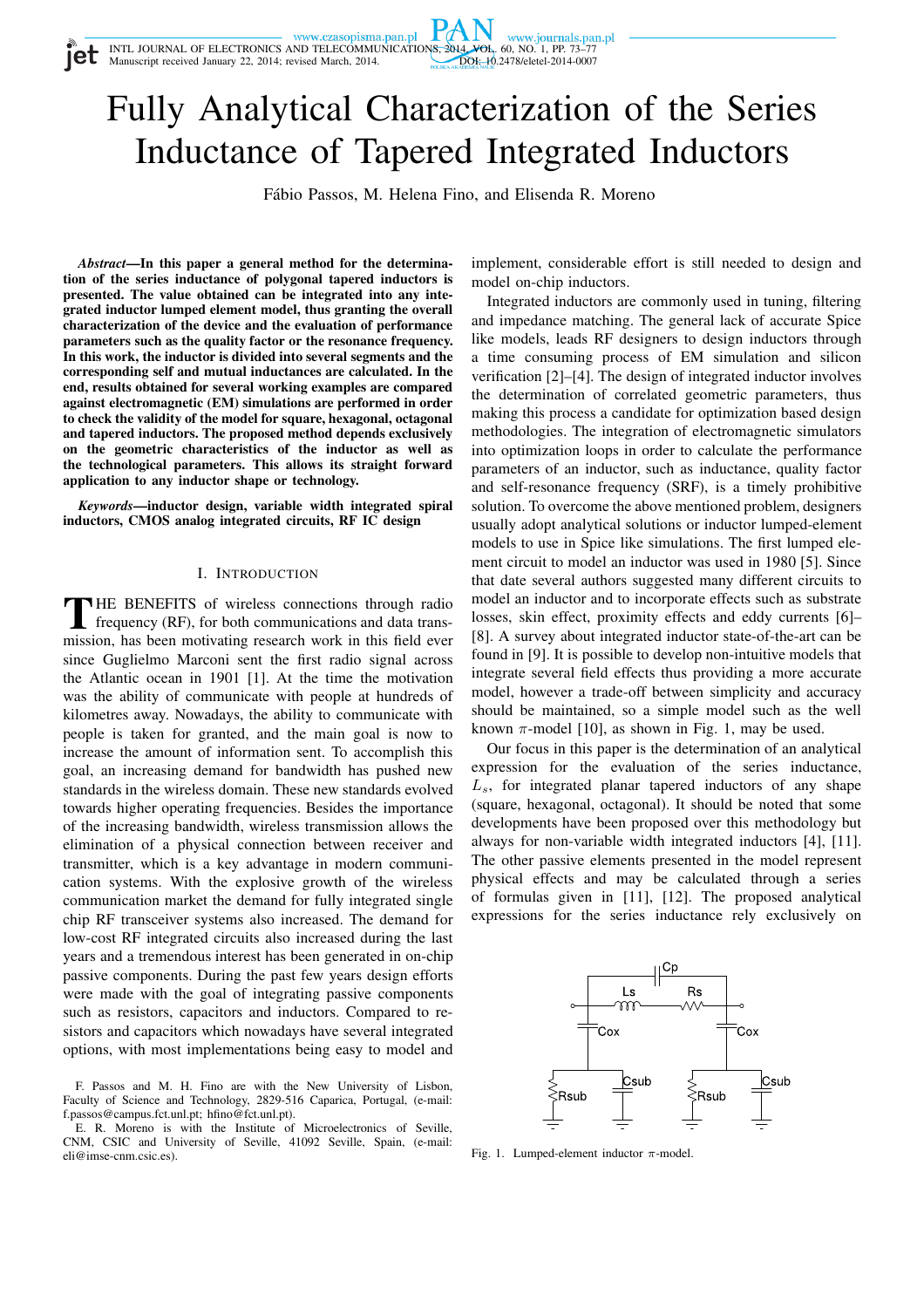



Fig. 2. Inductor model description for a one turn inductor.

geometric and technological parameters as a way of providing more physical insights into the design key parameters as well as enabling the straight forward application to new topologies and technologies.

The method used to characterize inductors in this work is based on the series inductance calculation, which is explained in Section II. Section III describes in detail the proposed modelling technique when applied to square, hexagonal and octogonal inductors. Section IV presents the advantages of using variable width inductors, and how to calculate the series inductance for this type of inductors. Section V present the experimental results against EM simulations, thus proving the validity of the model. Finally in Section VI conclusions and future work is presented.

## II. SERIES INDUCTANCE

In 1929, Grover derived formulas for inductance calculation between filaments in several different relative positions [13]. Greenhouse later applied these formulas to calculate the inductance of a square shaped inductor by dividing the inductor into straight-line segments, as ilustrated in Fig. 2, and evaluating the inductance by adding up the self inductance of the individual segment and mutual inductance between segments [14]. Some authors call this method the *mutual* inductance approach [15].

For the inductor depicted in Fig. 2, the series inductance is given by (1). This specific case is the least complex one, where there are no mutual inductances between segments.

$$
L_s = L_1 + L_2 + L_3 + L_4 \tag{1}
$$

### III. POLYGONAL SERIES INDUCTANCE CALCULATION

In this section the evaluation of the series inductance,  $L_s$ , for any n-side inductor is presented. For illustrative purposes, the particular case of an octagonal inductor is considered.

For an octagonal layout, such as the one in Fig. 3, the series inductance can be calculateb by (2).

$$
L_s = L_0 + M_{p+} - M_{p-} - M_{lm} \tag{2}
$$

where  $L<sub>s</sub>$  is the total series inductance of the inductor,  $L<sub>0</sub>$ is the self inductance of each segment,  $M_{p+}$  is the parallel mutual inductance between segments where the current flows in the same direction whereas  $M_{p-}$  accounts for parallel mutual inductance where current flows in opposite directions,  $M_{lm}$  accounts for all the different types of mutual inductances



Fig. 3. Twenty-five section octagonal spiral inductor layout.

resulting from non-parallel segments. These mutual inductances should be added or subtracted depending on the relative flow of the current. The series inductance of the octagonal inductor depicted in Fig. 3 may be calculated with (3).

$$
L_s = L_1 + L_2 + \dots + L_{25}
$$
  
(Self inductance)  
+2(M<sub>1,9</sub>+M<sub>2,10</sub>+M<sub>3,11</sub>+M<sub>4,12</sub>+M<sub>5,13</sub>+M<sub>6,14</sub>+

$$
2(M_{1,9}+M_{2,10}+M_{3,11}+M_{4,12}+M_{5,13}+M_{6,14}+\ldots+M_{17,25})
$$
  
(Positive mutual inductances)

$$
-2(M_{1,5} + M_{2,6} + M_{3,7} + M_{4,8} + M_{5,9} + M_{10,6} + \dots + M_{25,21})
$$
  
(Negative mutual inductances)

$$
- 2(M_{1,2} + M_{2,3} + M_{24,25} + \dots + M_{1,3} + M_{3,5} + M_{23,25} + \dots + M_{1,11} + M_{2,12} + \dots + M_{16,25})
$$

(Different mutual inductances) (3)

where to calculate the self inductance of each segment,  $L_i$ , the following formula should be used,

$$
L_i = 2l \left\{ ln \left[ \frac{2l}{w+t} \right] + 0.50049 + \frac{w+t}{3l} \right\} (nH) \quad (4)
$$

where  $l$  is the segment length,  $w$  is the segment width and  $t$  is the segment thickness. This formula was proposed by Greenhouse and is suitable for integrated inductors [14]. For the evaluation of the mutual inductances,  $M_{i,j}$ , the relative positions of the segments must be taken into account. Due to the magnitude and phase of the currents, the mutual inductances are assumed identical in all sections, hence  $M_{i,j}=M_{j,i}$ .

For the evaluation of the mutual inductances, four different cases reflecting the relative positions of the segments must be considered: 1) between parallel segments, 2) between segments that are connected at one end, 3) between segments where the intersection point is lying outside the two segments and 4) between segments where the intersection point lies upon one segment. All these cases can be calculated with the formulas provided by Groover [13], as presented in the following sub-sections.

#### *A. Parallel Segments*

An example of two parallel segments is illustrated in Fig. 4 where  $l_i$  and  $l_j$  represent the segments lengths,  $p$  is the pitch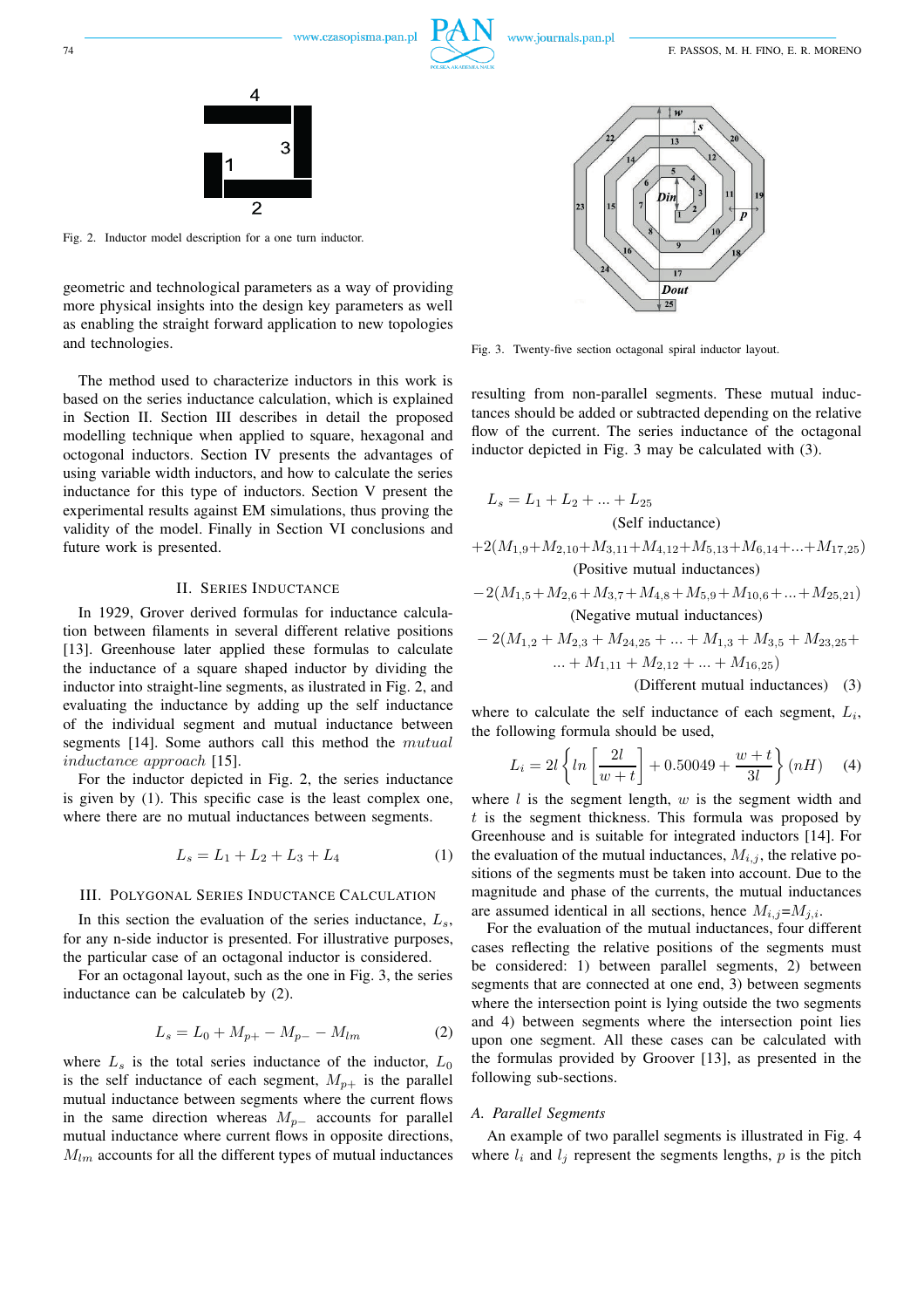www.czasopisma.pan.pl www.journals.pan.pl FULLY ANALYTICAL CHARACTERIZATION OF THE SERIES INDUCTANCE OF TAPERED INTEGRATED INDUCTORS 75



Fig. 4. Parallel segments.



Fig. 5. Inductor segments connected at one end.

of the two wires. The pitch,  $p$ , of the inductor, is the distance between the center of two parallel segments as can be observed in Fig. 3. On the other hand,  $r$  and  $q$  are the difference between the length of the segments. For the case of two parallel segments, as depicted in Fig. 4, the mutual inductances between two segments are calculated through the following equation.

$$
M_{l_i, l_j} = 0.5 \cdot \left[ (m_{l_j+r} + m_{l_j+q}) - (m_r + m_q) \right] \tag{5}
$$

where each  $m_{l_x}$ , is given by,

$$
m_{l_x} = 2 \cdot l_x \cdot U_x \tag{6}
$$

When calculating  $m_{l_1+p}$  for example, in (6) the segment length  $l_x$ , should be equal to  $l_j + p$ . The mutual inductance factor,  $U$ , and can be calculated through  $(7)$ .

$$
U = \ln\left[\frac{l_x}{d_x} + \sqrt{1 + \left(\frac{l_x}{d_x}\right)^2}\right] - \sqrt{1 + \left(\frac{d_x}{l_x}\right)^2} + \frac{d_x}{l_x} \quad (7)
$$

where the distance between segments,  $d_x$ , is considered as the geometric mean distance  $(GMD)$ , between segments and calculated by (8).

$$
ln(d_x) = ln(p) - \frac{w^2}{12p^2} - \frac{w^4}{60p^4} - \frac{w^6}{168p^6} - \frac{w^8}{360p^8} - \frac{w^{10}}{660p^{10}} \tag{8}
$$

where  $w$  is the width of the segments in study.

#### *B. Segments which are Connected at One End*

An example for mutual inductance for segments which are connected at one end, such as  $M_{4,3}$ , is presented in Fig. 5.

These types of mutual inductance are calculated through (9),

$$
M_{l_i,l_j} = 2\cos(\varepsilon) \cdot \left[ l_i \tanh^{-1} \left( \frac{l_j}{l_i + R} \right) + l_j \tanh^{-1} \left( \frac{l_i}{l_j + R} \right) \right] \tag{9}
$$



Fig. 6. Inductor segment intersection outside the two segments.



Fig. 7. Case for when the intersection point lies upon one segment.

where  $l_i$  and  $l_j$  are the lengths of the segments and R is the distance between the segment ends, that can be calculated by  $(10).$ 

$$
R^2 = 2l_i^2(l_i - \cos(\varepsilon))\tag{10}
$$

It is also possible to use one of the following relations to obtain either R or  $\varepsilon$ .

$$
cos(\varepsilon) = \frac{l_i^2 + l_j^2 - R^2}{2l_i l_j}
$$
\n(11)

$$
\frac{R^2}{l_i^2} = 1 + \frac{l_j^2}{l_i^2} - 2\frac{l_j}{l_i}cos(\varepsilon)
$$
 (12)

*C. Segments where the Intersection Point is Lying Outside the Two Segments*

The case of mutual inductance where the intersection point is lying outside the two segments, for example,  $M_{3,5}$  (in Fig. 3), is given in Fig. 6.

The mutual inductances in Fig. 6 are calculated by the following equation,

$$
M_{l_i,l_j} = 2\cos(\varepsilon)
$$

$$
[(M_{\mu+l_i,\nu+l_j} + M_{\mu,\nu}) - (M_{\mu+l_i,\nu} + M_{\nu+l_j,\mu})] \quad (13)
$$

where each one of the mutual inductances inside the parenthesis are calculated using (9).

*D. Segments where the Intersection Point Lies upon One Segment*

The case where the intersection point lies upon one segment, is the most complex case. An example of this type of mutual inductances is for example  $M_{5,14}$  (in Fig. 3). This mutual inductance is presented in Fig. 7.

It is important to state that  $l_i$  is the entire segment. The mutual inductances in Fig. 7 are calculated by the following equation,

$$
M_{l_i,l_j} = 2\cos(\varepsilon)
$$

$$
[(M_{l_i+\mu,l_j-r} + M_{l_j-r,\mu}) - (M_{l_i+\mu,r} + M_{r,\mu})] \quad (14)
$$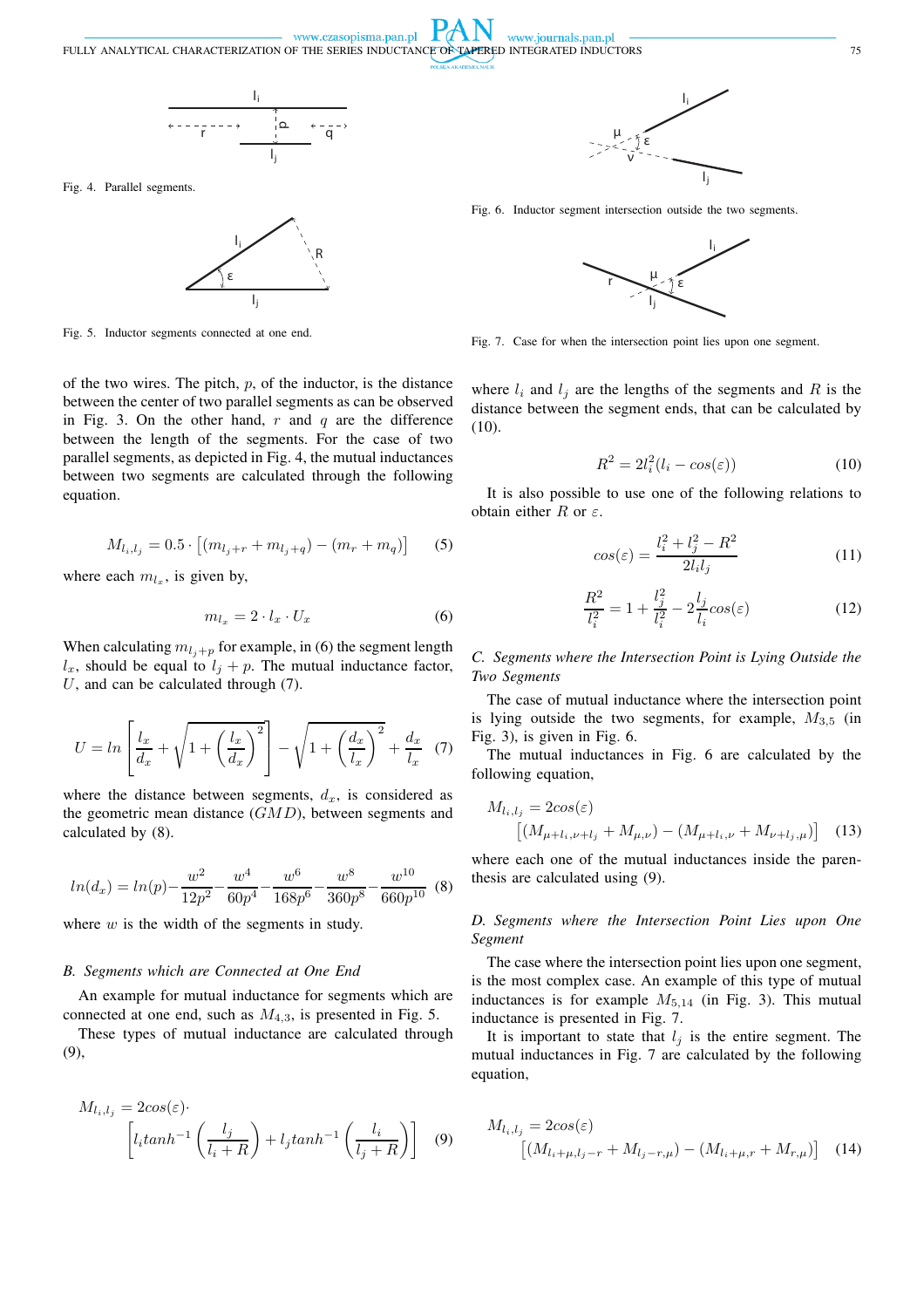

where again, each one of the mutual inductances inside the parenthesis are calculated using (9). For the evaluation of the mutual inductances between segment  $l_i$  and  $r$ , and between  $l_i + \mu$  and r an angle of  $\pi - \varepsilon$  must be considered.

# IV. TAPERED SQUARE INDUCTOR

The design of an optimal spiral is highly frequency dependent. This is due to the multiple loss mechanisms that appear from the distributed effects in the structure. In general, for a fixed area, we can design an inductor with many different values of metal width  $w$ , spacing  $s$ , and turns  $n$ , to achieve the same value of inductance. As we increase  $w$  for instance, the resistance drops. This drop is proportional to  $1/W$  at low frequencies but much more gradual at higher frequencies, due to the skin effect, especially with  $w \gg \delta$ , where  $\delta$  is the effective skin width [16]. The substrate losses, though, tend to increase with  $w$ , since this increases the parasitics. At the same time, we observe that structures with more turns,  $n$ , tend to have higher resistive losses in the inner turns. The origin of these enhanced losses is due to the fact that the magnetic flux increases as we move towards the center of the spiral, due to the additive nature of the flux from each successive loop of the spiral, for this reason hollow spirals are preferred [17]. If the width of the structure is tapered, as shown in Fig. 8, then the performance of the spiral can be improved [18]. Since the wide inner turns do not lower the resistance (due to current constriction), it is better to transfer the width to the outer turns, while keeping the total area of the spiral constant. For the optimum design of tapered inductors a general method for the characterizing its behaviour is needed.

The method proposed to calculate the series inductance of this tapered layout is exactly the same as it was for non tapered. A simple expression can be used to increase the width of each segment proportionately. This formula is the same one that ASITIC uses for the design the layout of tapered integrated inductors and is given by,

$$
w_x^2 = w_0 + (w_i - w_0) \cdot \frac{x}{N_{sides} \cdot n}
$$
 (15)

where  $w_0$  is the width of the last segment of the outer turn, whereas  $w_i$  stands for the first segment of the inner turn, x is the number of the segment,  $n$  is the number of turns and  $N_{sides}$ is the number of sides of the polygonal structure. However the width of each turn can be completely independent of any equation. However, a small consideration has to be taken into account. For tapered inductors, the pitch,  $p$ , in  $(8)$ , is no longer constant. A tapered integrated inductor is depicted in Fig. 8.

## V. RESULTS AND DISCUSSION

In this section we present the results obtained for the evaluation of the series inductance with the proposed method. For the validation of the model we present results for square, hexagonal and octagonal inductors with non-variable width. The obtained results were compared against EM simulation with ADS Momentum [19]. The technology used for the



Fig. 8. A square spiral inductor with tapered trace width.

simulation was UMC 130 nm. To reduce the losses, all inductors were implemented in the top most available layer, so in UMC 130 nm, metal 8 should be used, which has thickness, t of 2 um. The square inductors have an area of  $350 \times 350$  $\mu$ m<sup>2</sup> and the hexagonal and octagonal inductors have an area of  $400 \times 400 \ \mu \text{m}^2$ . All the inductors have a metal width,  $w = 10 \mu m$  and a spacing between metals,  $s = 2.5 \mu m$ . The error presented as  $\varepsilon_M$ , is the error of the model compared to EM simulation.

TABLE I L<sup>s</sup> RESULTS WITH THE MODEL COMPARED TO EM ADS MOMENTUM SIMULATIONS FOR EQUAL WIDTH INDUCTORS.

| Sides | $\boldsymbol{n}$ | $_{LM}$ | $\it L_{ADS}$ | (%<br>$\varepsilon_M$ |
|-------|------------------|---------|---------------|-----------------------|
| 4     | 2                | 3.48    | 3.45          | 0.99                  |
| 4     | 3                | 6.55    | 6.46          | 1.39                  |
| 4     | 4                | 9.89    | 9.77          | 1.23                  |
| 4     | 5                | 13.25   | 13.24         | 0.08                  |
| 6     | $\overline{c}$   | 3.05    | 3.00          | 3.15                  |
| 6     | 3                | 5.90    | 5.65          | 4.44                  |
| 6     | 4                | 9.20    | 8.60          | 6.98                  |
| 6     | 5                | 12.24   | 11.68         | 7.96                  |
| 8     | $\overline{c}$   | 3.30    | 3.17          | 4.10                  |
| 8     | 3                | 6.40    | 6.00          | 6.67                  |
| 8     | 4                | 9.91    | 9.25          | 7.14                  |
| 8     | 5                | 13.40   | 12.60         | 6.35                  |

For square inductors we have typical errors of 2-3%. On the contrary of what was stated in other papers [12], it was possible to design hexagonal and octagonal inductors, with errors typically smaller than 2-3%. For smaller inductors the error percentage is slightly higher and the reason may be that for smaller inductors and for higher number of turns, the inductor stops being hollow, increasing the eddy currents which are not considered in this model.

For the tapered inductors, several simulations have been made for octagonal tapered width inductors. The results are presented in Tab. II. In this table the inductors simulated go from  $n = 2$  until  $n = 6$ . Every inductor has the first turn width  $(w_1)$  equal to 14  $\mu$ m and the last turn width equal to  $20 \mu$ m. The variation between each turn is independent of any equation, but a ratio between each turn width was maintained and the area of all the inductors is the same.

The results presented for the tapered octagonal inductors have an average error around 2.5% which proves the validity of the proposed method even for the most difficult layout used nowadays. Square and hexagonal layouts have much less segments, therefore decreasing the complexity of the